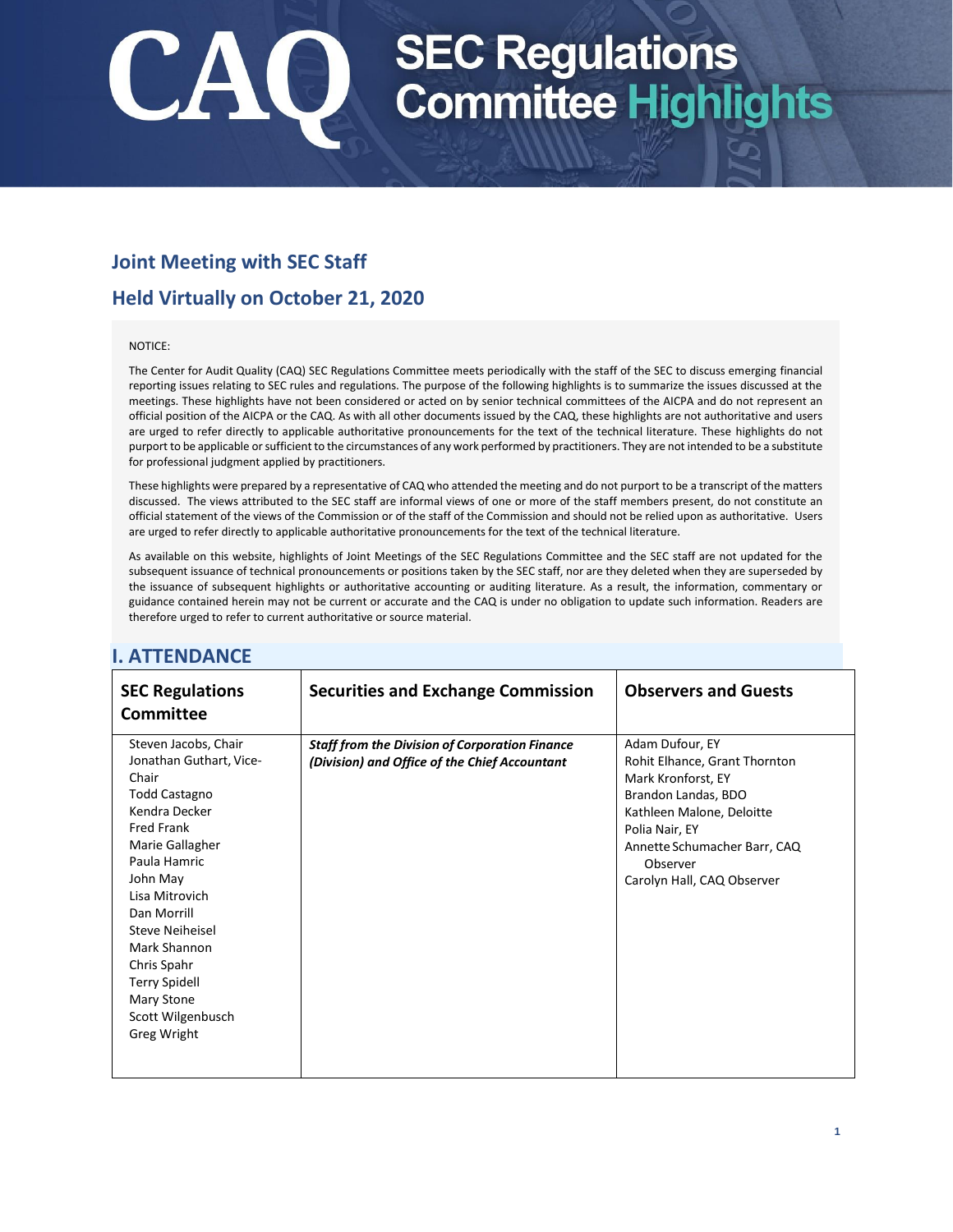## **II. ORGANIZATIONAL, PERSONNEL AND PROJECT UPDATES**

### **A. Staff Update**

The staff provided the following update of recent changes in the Division of Corporation Finance:

- [Jessica Kane](https://www.sec.gov/news/press-release/2020-252) was named Director of the Division's Disclosure Review Program.
- [Tamara M. Brightwell](https://www.sec.gov/news/press-release/2020-253) was named Deputy Director of the Division's Disclosure Review Program.
- [Lindsay McCord](https://www.sec.gov/news/press-release/2020-176) was named Chief Accountant.
- Pat Gilmore will return to the Division's Office of Chief Accountant as Deputy Chief Accountant, from the Disclosure Review Program where he recently served as Acting Director.

### **B. Financial Reporting Manual (FRM) Update**

The staff expect to issue an updated FRM that reflects some recent rulemaking, including the updated definitions of a smaller reporting company (SRC) and large accelerated filer/accelerated filer, th[e disclosure update and simplification amendments,](https://www.sec.gov/rules/final/2018/33-10532.pdf) as well as a few other items However, the update will not reflect recent amendments to Regulation S-X, including Rules 3-05, 3-10, 3- 16, 3-14 and Article 11.

Regarding the amendments to Rules 3-10 and 3-16, the staff noted that the [Small Entity](https://www.sec.gov/corpfin/secg-financial-disclosures-guaranteed-securities#registrants)  [Compliance Guide for Financial Disclosures about Guarantors and Issuers of Guaranteed](https://www.sec.gov/corpfin/secg-financial-disclosures-guaranteed-securities#registrants)  Securities [and Affiliates Whose Securities Collateralize a Registrant's Securities](https://www.sec.gov/corpfin/secg-financial-disclosures-guaranteed-securities#registrants) has been posted on the SEC's website.

The staff also indicated they are planning a holistic review of the FRM and welcome any feedback or ideas.

### **III. CURRENT FINANCIAL REPORTING MATTERS**

### **A. Modernization of Regulation S-K Items 101, 103, and 105**

The Committee asked the staff about transition related to the [Final Rule](https://www.sec.gov/rules/final/2020/33-10825.pdf) on modernizing Items 101, 103, and 105 of Regulation S-K. Specifically, the Committee asked whether the final rule applies to all filings on or after the effective date or to filings that include a balance sheet date after the effective date. The staff stated that the rules will become effective on November 9, 2020 and as such, the form and content of any filing made on or after that date needs to reflect the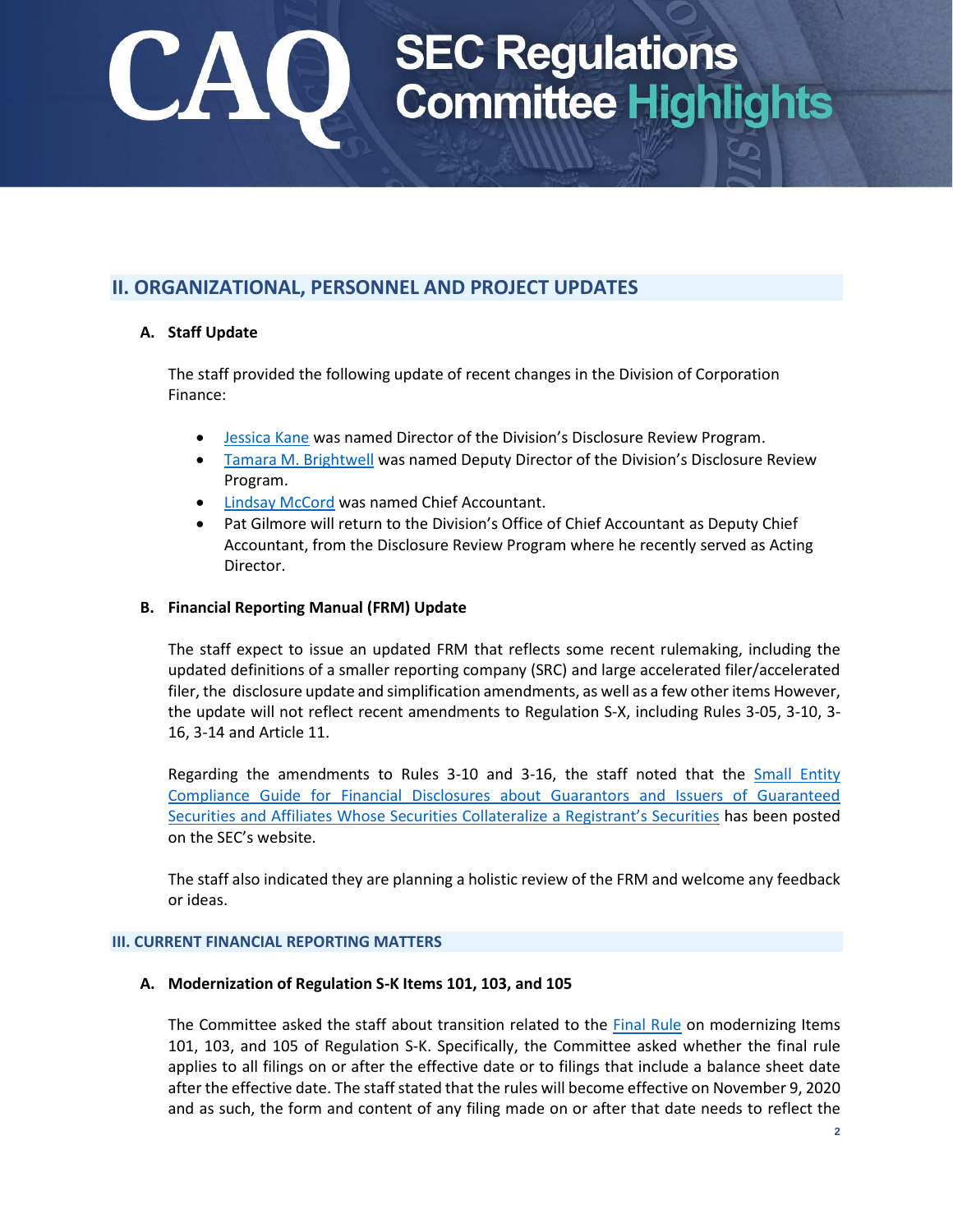provisions of the Final Rule. In other words, if a registrant files a Form 10-K or Form 10-Q on or after November 9, it is required to include all the disclosures mandated in the Final Rule applicable to the form. The Committee also asked whether a registration statement that is first filed before the effective date, but amended after the effective date, would need to comply with the final rule and whether any revised disclosure would be necessary if a new registration statement is filed that incorporates by reference Exchange Act reports filed prior to the effective date. The staff indicated that the new rules apply to first-time public filings of registration statements and as such, any amendments associated with previously filed registration statements first filed before November 9, 2020 (not draft registration statements) would be grandfathered under the old rules.

*Note: Subsequent to the meeting, the staff issued [Transitional FAQs Regarding Amended](https://www.sec.gov/corpfin/transitional-faqs-amended-regulation-s-k-items-101-103-105)  [Regulation S-K Items 101, 103 and 105.](https://www.sec.gov/corpfin/transitional-faqs-amended-regulation-s-k-items-101-103-105)*

### **B. Implementation Questions Regarding Final Rule 3-10 Amendments**

Committee members and staff discussed implementation questions regarding the final amendments to Rule 3-10 [contained in SEC Release No. 33-10762,](https://www.sec.gov/rules/final/2020/33-10762.pdf) - "Financial Disclosures about [Guarantors and Issuers of Guaranteed Securities and Affiliates Whose Securities Collateralize a](https://www.sec.gov/rules/final/2020/33-10762.pdf)  Registrant's Securities". The [staff are considering what responsive guidance may be necessary for](https://www.sec.gov/rules/final/2020/33-10762.pdf)  [these questions in the near future.](https://www.sec.gov/rules/final/2020/33-10762.pdf) 

The Committee also asked the staff whether the modified reporting framework set forth in new S-X 3-10/13-01 would be available to an issuer of trust preferred securities that is not consolidated by the parent company guarantor (as was previously permitted and discussed at the 2003 AICPA SEC Conference). The staff indicated they are considering this issue.

*Note: On November 10, 2020, the staff issued [a no-action letter regarding certain trust preferred](https://www.sec.gov/corpfin/certain-trust-preferred-securities-111020)  securities [in relation to the question above.](https://www.sec.gov/corpfin/certain-trust-preferred-securities-111020)*

### **C. Impact of COVID-19 and observations on disclosures**

Committee members and staff shared observations regarding disclosures on the impact of COVID-19. It was observed that some registrants have elected to include a dedicated section in MD&A focusing on COVID while others have disclosed its impact throughout the filing. Regarding Q1 filings, companies appeared to consider the Division's [Disclosure Guidance Topic No. 9](https://www.sec.gov/corpfin/coronavirus-covid-19) amidst the uncertainties that existed at the time. Regarding Q2 filings, generally registrants provided good disclosures regarding operations, liquidity and capital resources, further considering the views expressed by the staff in [Disclosure Guidance Topic No. 9A.](https://www.sec.gov/corpfin/covid-19-disclosure-considerations) As registrants are preparing future periodic reports, the staff suggested that registrants consider their ability to provide more robust disclosure regarding long-term views on the impact of COVID-19 (e.g., how do they plan on paying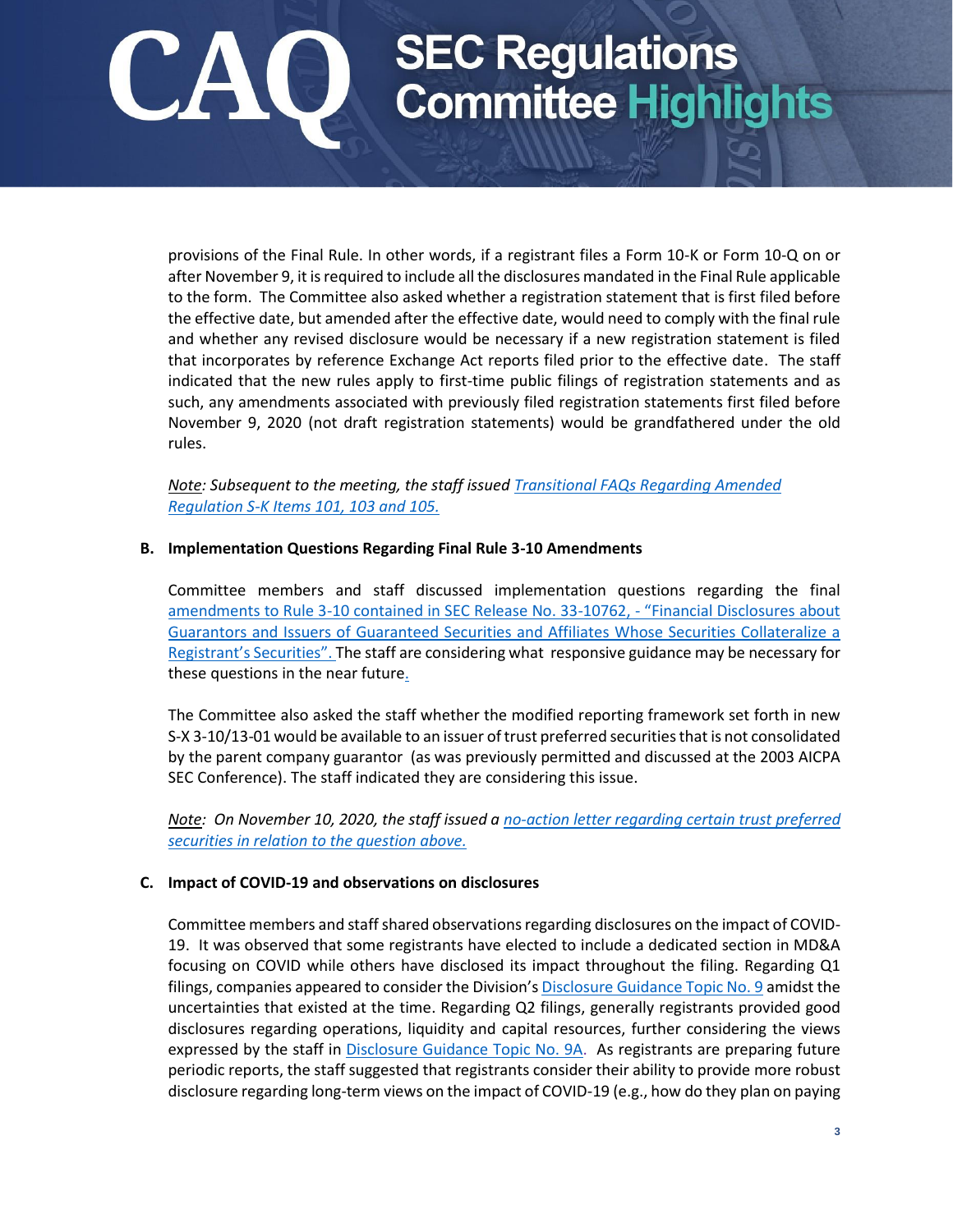back debt taken out to manage recent short-term liquidity challenges?). Regarding disclosures of Non-GAAP financial measures, the staff did not observe many objectionable disclosures of Non-GAAP measures in Q1 or Q2 filings.

Industry representatives on the Committee reported that the staff's guidance provided in Disclosure Guidance Topics 9 and 9A was very helpful to registrants. The preparer community has tried to differentiate and report on the impacts of COVID as best possible but variables are often difficult to isolate. Looking forward, uncertainty continues regarding the duration of the pandemic and its potential impact on financial performance which could challenge the ability to provide disclosures about longer-term expectations.

### **D. Implementation Questions Regarding Final Rule 3-05 Amendments**

Committee members and staff continued a discussion on implementation questions regarding the final amendments to Rule 3-05, *Amendments to Financial Disclosures about Acquired and Disposed Businesses*. The SEC staff are considering what responsive guidance may be necessary related to these questions in the near future.

### **E. S-X Rule 3-05 financial statements when the acquired entity previously elected to use a risk-free discount rate to account for its leases under ASC Topic 842,** *Leases*

ASC Topic 842 provides a policy election to nonpublic business entities to use a risk-free discount rate to account for its leases, including determining lease classification and measuring the lease liability and right-of-use asset (ASC 842-20-30-3). The FASB provided this election as an accommodation for private companies to make the application of the leasing guidance easier.

This election is not available for public business entities (PBE). A PBE lessee is required to use its incremental borrowing rate (IBR) if the rate implicit in the lease is not readily determinable. ASC Topic 842 Glossary's definition of a PBE includes the following:

*An entity may meet the definition of a PBE solely because its financial statements or financial information is included in another entity's filing with the SEC. In that case, the entity is only a PBE for purposes of financial statements that are filed or furnished with the SEC.*

The Committee asked the staff for its viewsregarding a Registrant that acquires a non-PBE (lessee) that previously elected to use a risk-free discount rate to account for its leases, specifically whether the Registrant is required to calculate the significance (under S-X) of the acquired entity based on the lessee's IBR or rate implicit in the lease if, readily determinable (PBE rate) for its leases rather than the previously used risk-free rate. The staff observed that the risk-free rate may result in higher calculated significance. Therefore, if a registrant elects to measure